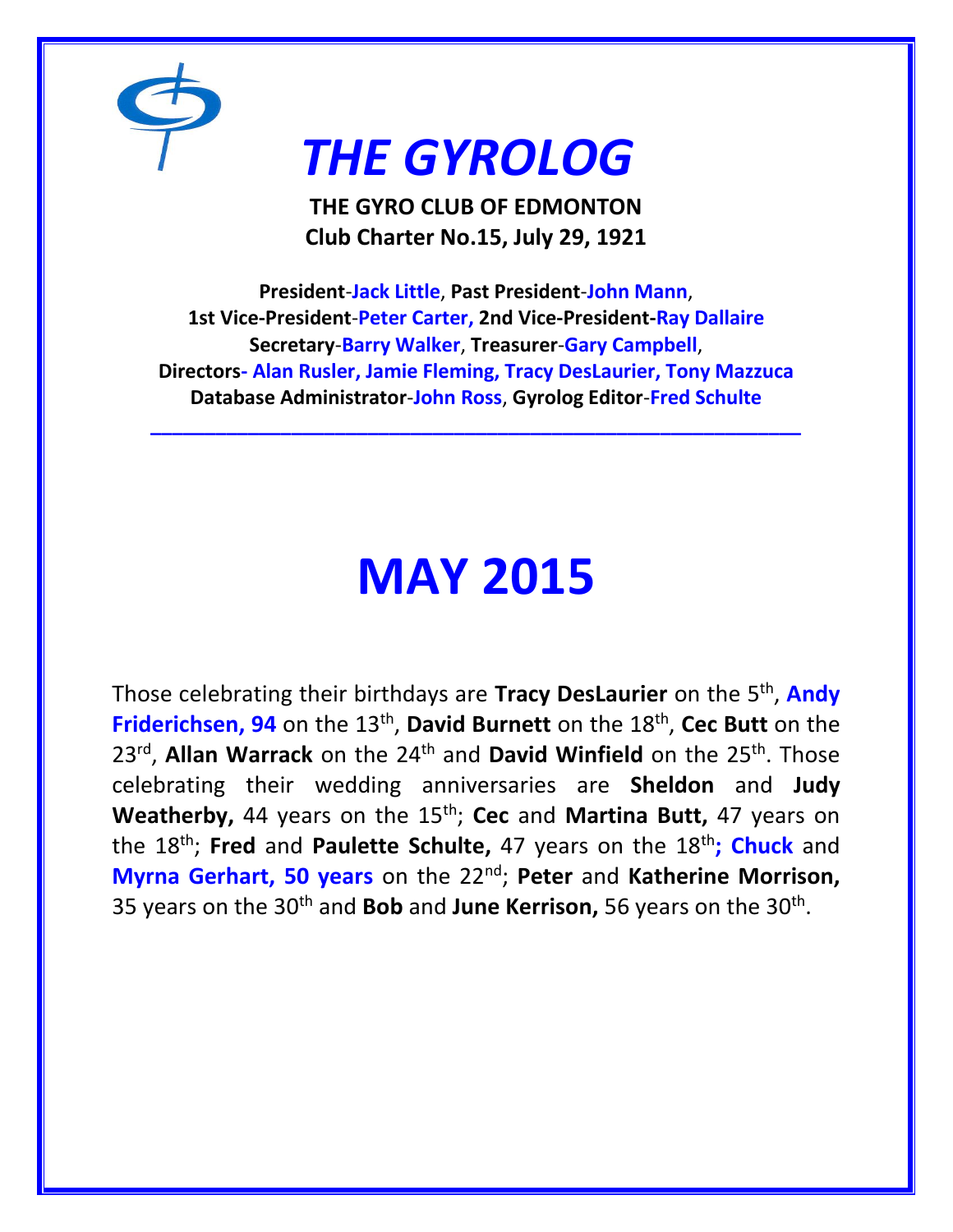

**I believe that true friendship continues to grow even over the longest distance.**



**I believe that you should always leave loved ones with loving words, it may be the last time you see them.**



**I believe that even when you think you have no more to give, when a friend cries out to you, you will find the strength to help.**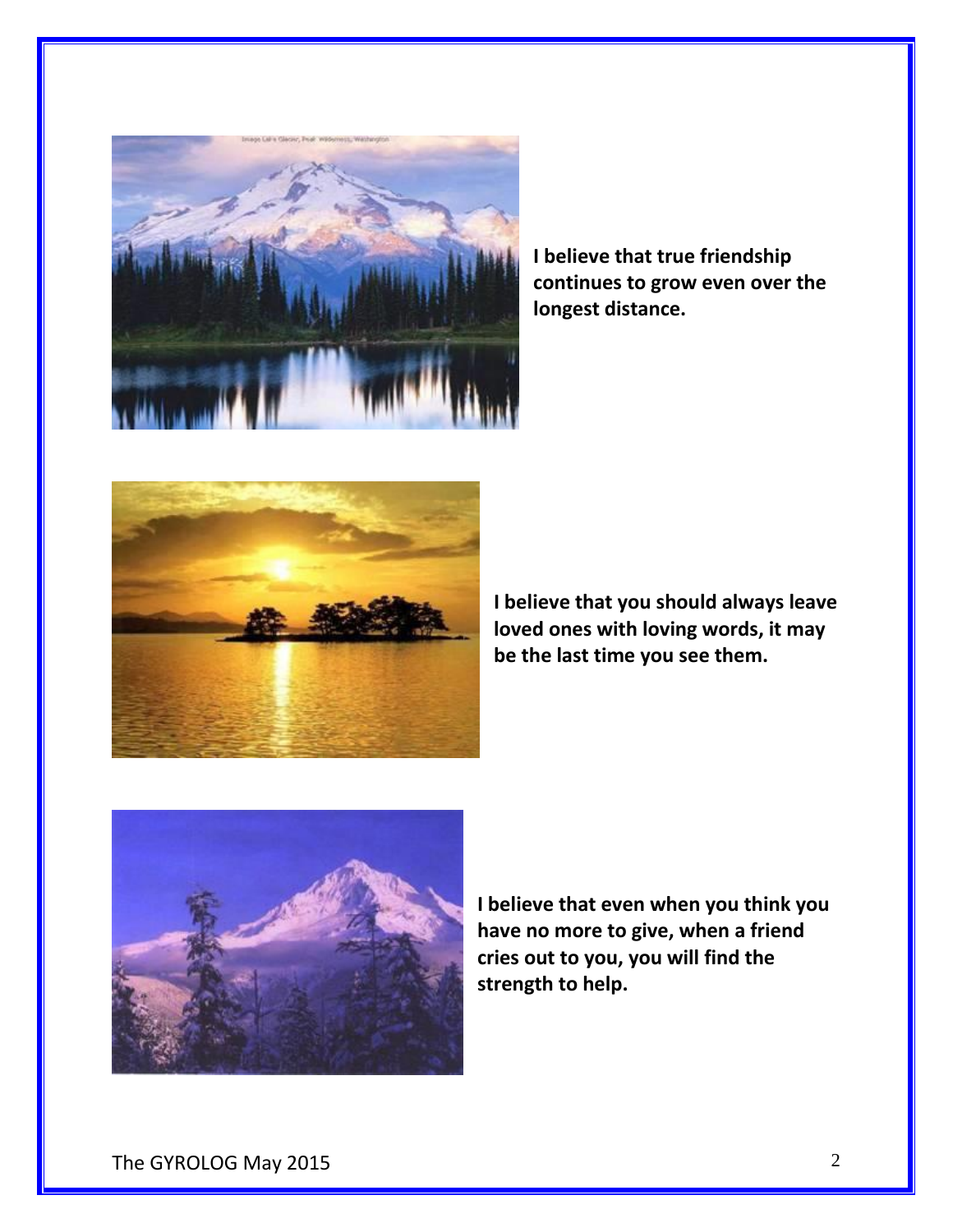**The Edmonton Community Foundation** has just released financial information on the status of **The Gyro Club of Edmonton Fund** as of December 31, 2014.

| Balance, beginning of 2014<br>Donations received<br>Net investment income<br>Grants<br><b>Operating expenses</b> | \$32,091<br>915<br>4,088<br>(1,889)<br>(239) |                                   |          |
|------------------------------------------------------------------------------------------------------------------|----------------------------------------------|-----------------------------------|----------|
|                                                                                                                  |                                              | <b>Balance, end of 2014</b>       | \$34,966 |
|                                                                                                                  |                                              | <b>Available to Grant in 2015</b> | \$1,399  |

The Gyro Club of Edmonton Fund was established in **2008** with a contribution of **\$16,500**. Our fund combined with the larger **Lee Community Playspace Fund** provides grants to enhance recreational and community building opportunities for children and their families through the development of playgrounds and playspaces in the greater Edmonton area with priority given to low-income neighbourhoods.

The Gyro Club of Edmonton approved **on April 4, 2013** a **Benevolence Vision** *to continue to financially support children/youth and seniors.* The Club also contributed an additional \$4000 to the Gyro Club of Edmonton Fund.

**President John Mann** welcomed 52 Gyro and Gyrettes and our guest speaker to the **Executive Officers Installation** held at the Derrick Golf and Winter Club on May 5th . **Jim Malott, Past District Governor** and **Rita** were also introduced. **Fred Schulte** led the group in the singing of Cheerio and **Jim Lochhead** gave the Grace.

**PDG Jim Malott** installed **Alan Rusler** and **Tony Mazzuca** as Director's, **Gary Campbell** as Treasurer, **Barry Walker** as Secretary, **John Mann** as Past President and **Jack Little** as President. John Mann with a sigh of relief also presented the Chains of Office to Jack Little.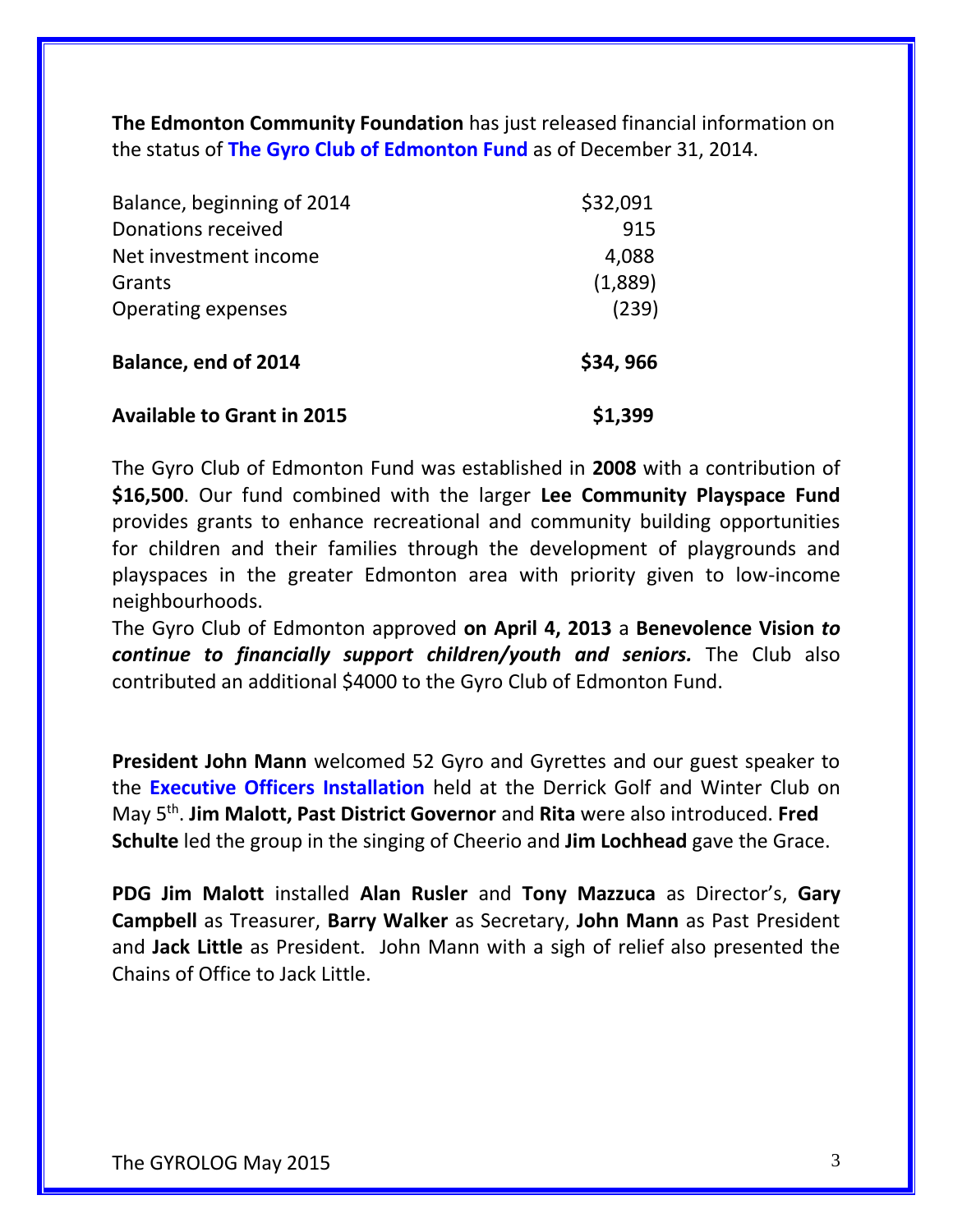

**Alan Rusler Tony Mazzuca Barry Walker John Mann Jim Malott Jack Little Gary Campbell** 

**David Winfield** introduced our guest speaker, **Neil Sawers** who has been a corporate writer for over 30 years. His clients have included Ford, GM, Apple, Owens Corning, Bank of Montreal, Labatt Breweries and Toronto International Film Festival. He has written and edited major curriculum for the Alberta Department of Education dealing with Social Studies, various languages and a major development for the Cree language. Neil is the author of two well received books on writing:

- **Ten Steps to Help You Write Better Essays & Term Papers** (40,000 copies)
- **How to Write Proposals, Sales Letters, & Reports** (2500 copies sold)

He is also a Platinum level author at Ezine Articles with 163 live articles.

Neil encouraged us to write our own book or memoir as it is easy to get published with our electronic age and e-books. **We all have knowledge - let's get it out there!**

Family stuff can be very interesting. A friend said to me "I don't know anything about my grandfather". Neil's father had left diaries which contained information about his friend's grandfather which was passed on to the friend. Diaries and journals can be very helpful and the Provincial Archives are a great resource.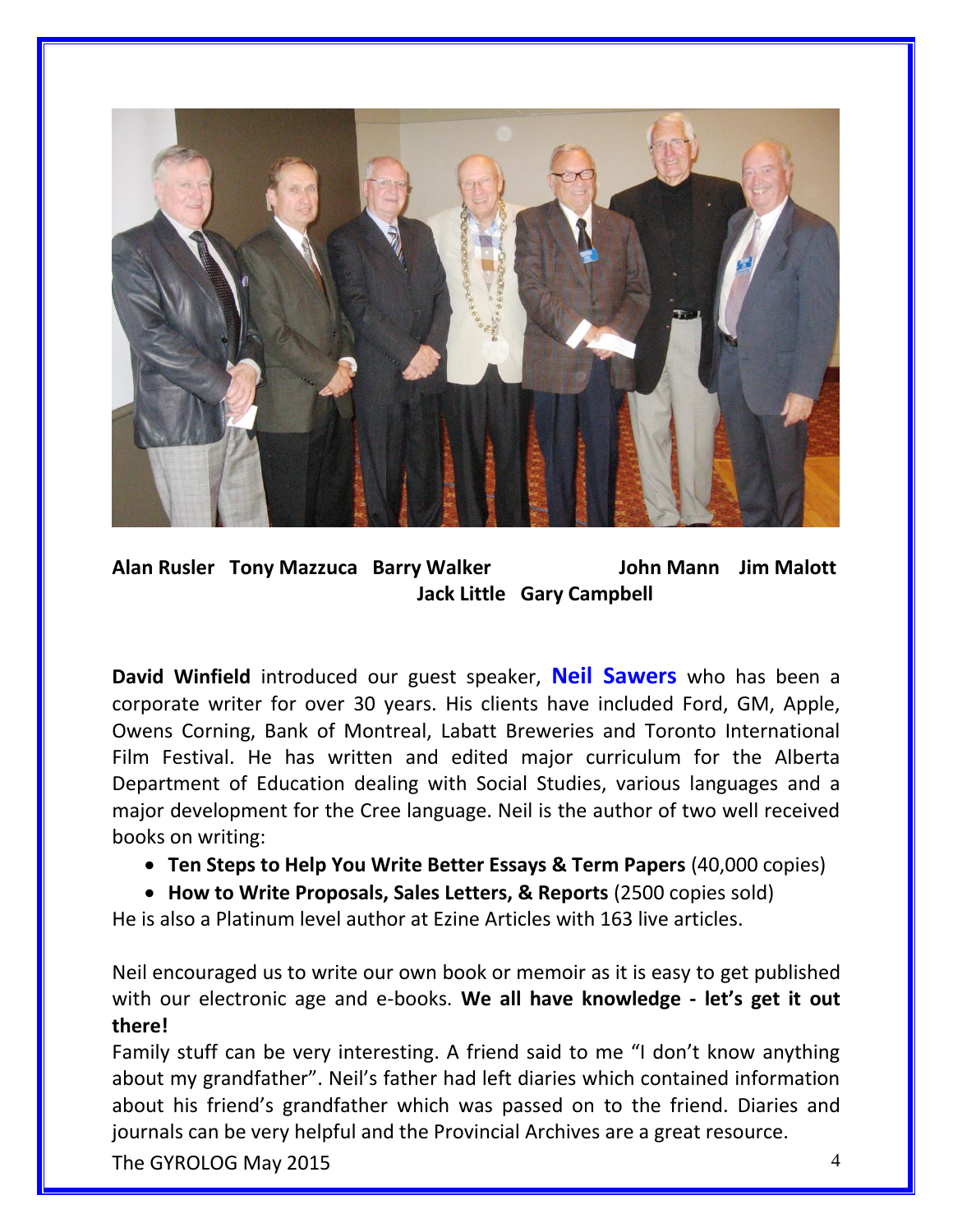

 **President Jack Little PDG Jim Malott**

Neil also carries around a notebook to help him write fiction. He explained how he can sit down in a quiet dark room and visualize the characters he wants to develop in his book. He made reference to a book entitled "**Writing Down the Bones: Freeing the Writer Within".**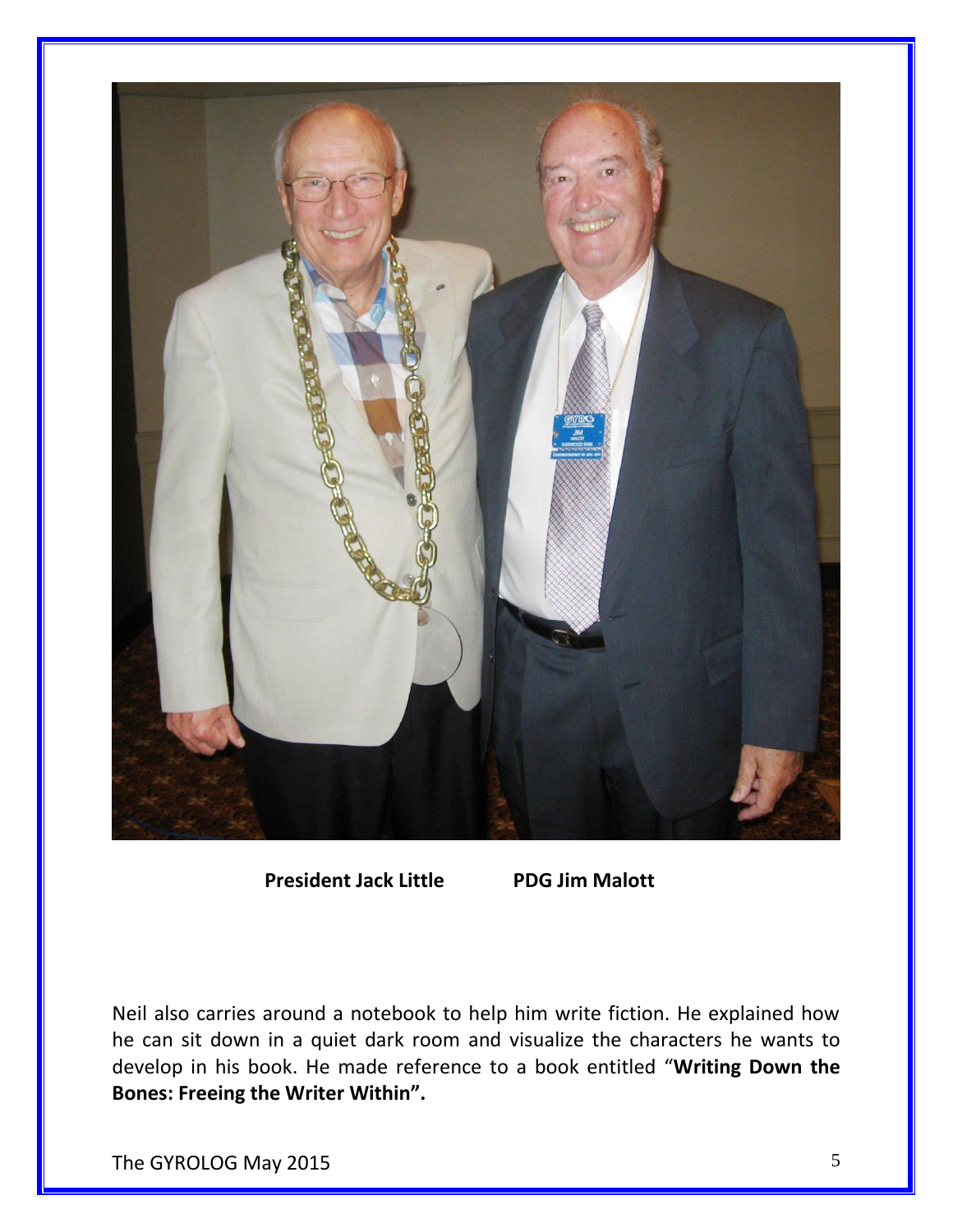With insight, humor, and practicality, **Natalie Goldberg** inspires writers and would-be writers to take the leap into writing skillfully and creatively. She offers suggestions, encouragement, and solid advice on many aspects of the writer's craft: on writing from "first thoughts" (keep your hand moving, don't cross out, just get it on paper), on listening (writing is ninety percent listening; the deeper you listen, the better you write), on using verbs (verbs provide the energy of the sentence), on overcoming doubts (doubt is torture; don't listen to it)—even on choosing a restaurant in which to write. Goldberg sees writing as a practice that helps writers comprehend the value of their lives.

Mr. Sawers finished his presentation by quoting **Carl Sagan**, American Astronomer. 1934 -1996: "**Somewhere, something Incredible is waiting to be known".**

**Marty Larson** thanked our speaker for a very interesting presentation on developing writing skills.

-------------------------------------------------------------------------------------------------------------

We wish to acknowledge the resignation of **Cec Butt** who will be unable to attend our luncheon meetings for the next couple of years due to business commitments. We trust that Cec and Martina will rejoin our merry throng when they are retired.

It is with regret that we acknowledge the passing of **Allan Douglas** on May 10<sup>th</sup>. Allan is survived by his wife Elaine, son Warren (Janet) Douglas and nephews Emott and Everett Douglas. Allan was a 28 year member of the Gyro Club of Edmonton, a member of the Rocky Mountain Seniors Ski Club and a volunteer with the Centre for Family Literacy.

Allan received a BA in Political Science from Carlton University in Ottawa in 1965 and an MSc. from the University of Western Ontario in London in 1967. In 1979 Elaine and Allan moved west where Allan joined the Alberta Social Services Department in the area of disabilities. In 1992, Allan left government and worked as a consultant and then established his own company in 1996, Allan Douglas and Associates.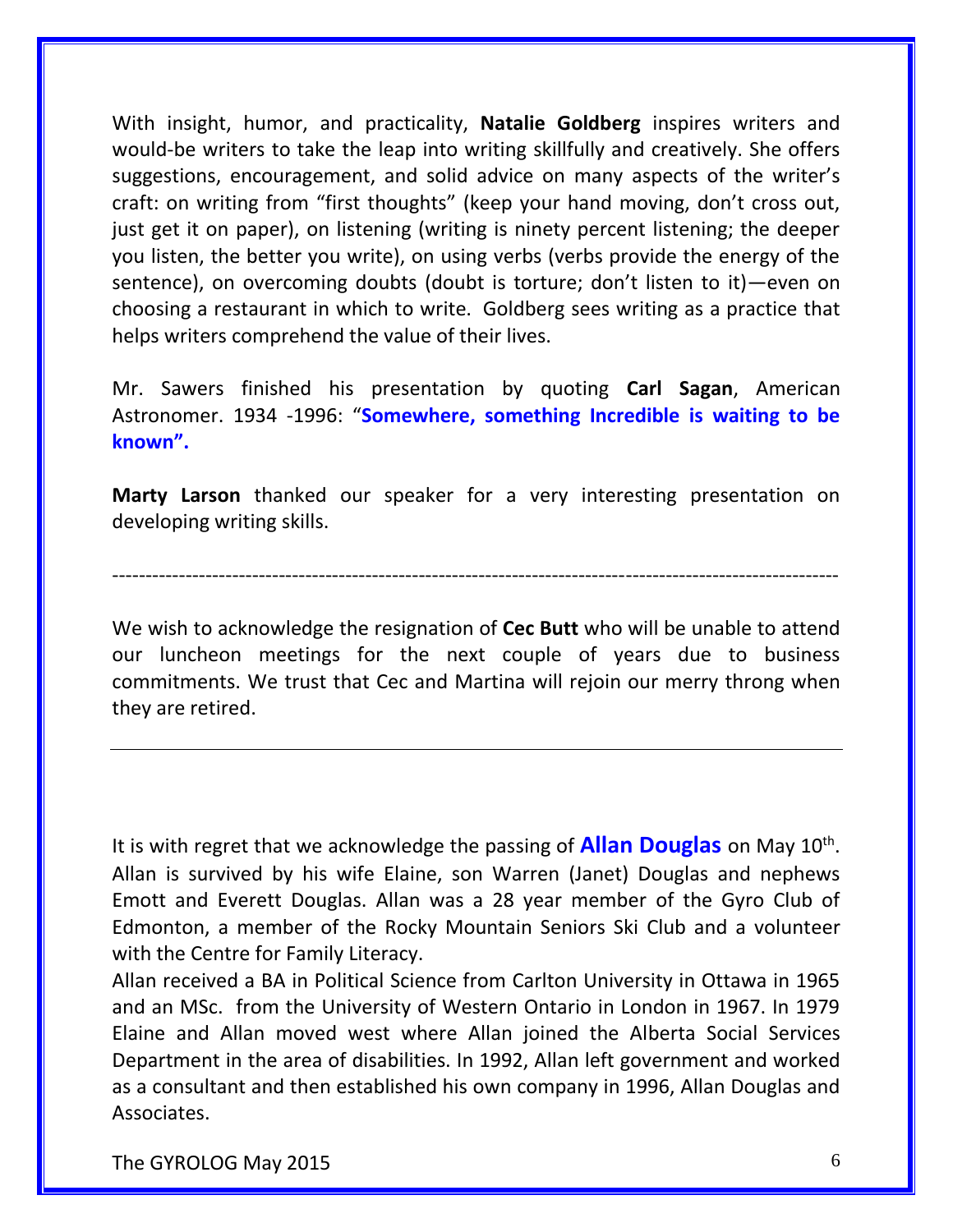

**Allan Douglas August 14, 1943 - May 10, 2015**

Allan's colleagues described him as good listener, a man of few words and a great writer. His real strength was to observe, gather information and write well. He was also a gourmet cook and showed his prowess at many Douglas dinner parties and often was asked to look after the barbequing at other friends parties. His family described his love of boating at the family cottage in Ontario. Allan cherished politics and was looking forward to the beginning of a new era in Alberta with the election of an NDP government.

In addition to curling and downhill skiing, Allan had a passion for golf. He was never very good but he persevered and enjoyed being a member of the CPDA (Canadian Professional Duffers Association).

**John Ross** invited Allan to join the Gyro Club of Edmonton in **1986** and he quickly got involved in club activities, serving as a Director for two terms and then **President in 1996-97.** Allan also assisted Gordon Rennie, Editor of the **Gyrolog** as a roving reporter for seven years. On May 2, 1995 Allan prepared his first edition as Editor. In 1996, the club hosted the Gyro International Convention and Allan produced a convention bulletin, the **Gyroscoop** which was hand delivered every evening to each Gyro convention guest. Allan continued as Gyrolog Editor for 11 years, giving up the reins in May 2006. He had continued the tradition of long editorial service first established by Bob Muir and Alex Mitchell in the 1920's. Allan was a good friend, embraced the spirit of Gyro and enhanced our lives; he will be missed!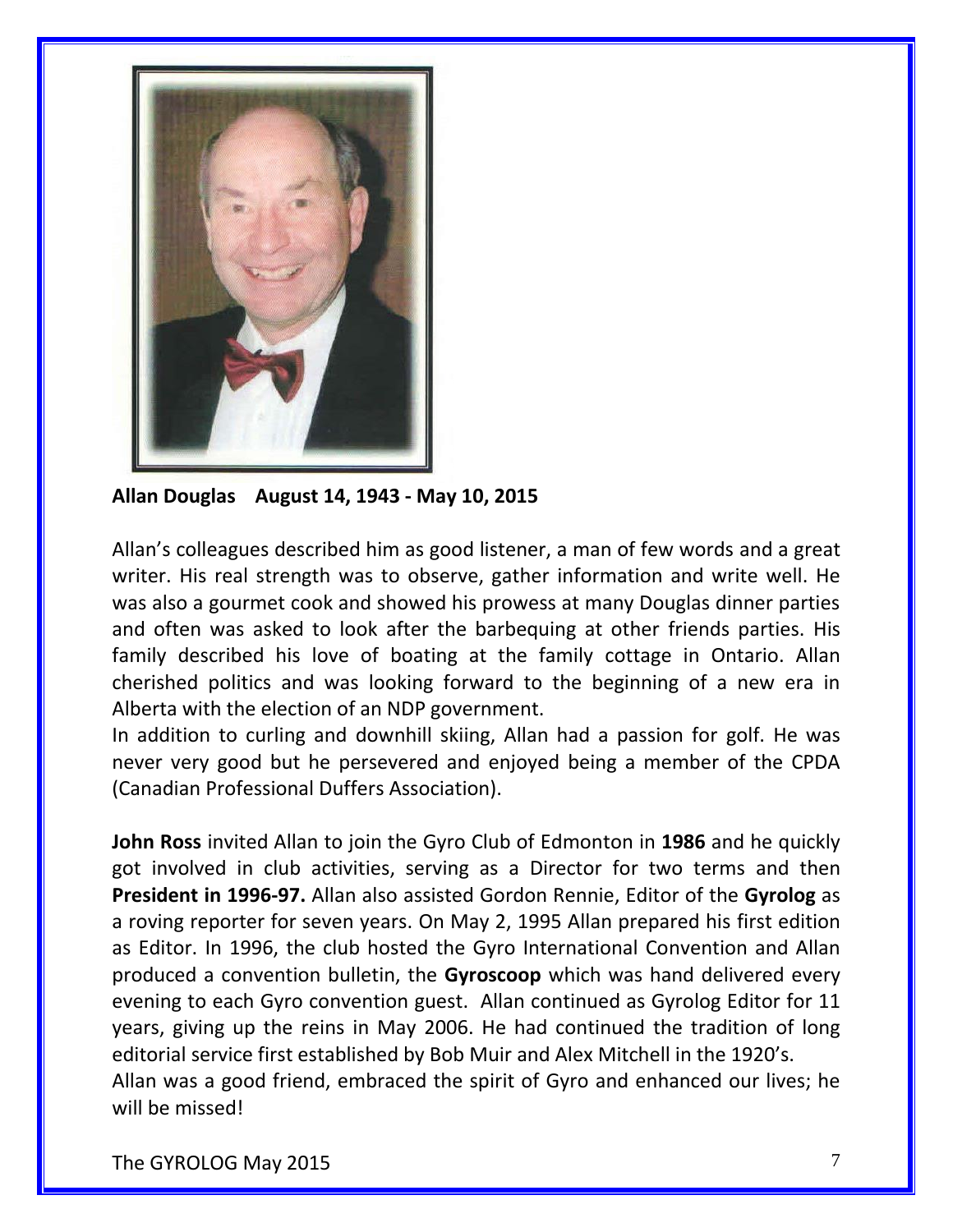**Andy and Blanche Friderichsen** held their **"90's" birthday luncheon** on Saturday, May  $16<sup>th</sup>$  at the Holiday Inn on Gateway Blvd. in Edmonton. Blanche celebrated her **90th** birthday on March 31st and **Andy** celebrated his birthday **of 94 years** on May 13<sup>th</sup>. A lively group of family and friends reconnected to honour this exceptional couple. Blanche's sisters Wilma and Jean and their families helped organize this special event.



**President Jack Little** welcomed a large group of Gyros and Gyrettes to the May 19th luncheon meeting held at the Royal Mayfair Golf Club. **Jack Brown** led the group in the singing of Cheerio and **John Mann** gave the Grace. **Sheldon Weatherby** introduced his guest **Bob Bahniuk** and **Jamie Fleming** introduced his guest **Larry Davidson.**

**Past District Governor Gerry Glassford** installed four of our Executive Team that were unable to attend the May 5<sup>th</sup> Installation Ceremony held at the Derrick Golf and Winter Club. **Tracy DesLaurier, Director; Jamie Fleming, Director; Ray Dallaire, 2nd Vice-President and Peter Carter, 1st Vice-President** promised to uphold the bylaws of Gyro International, District VIII and the Gyro Club of Edmonton in the performance of their duties.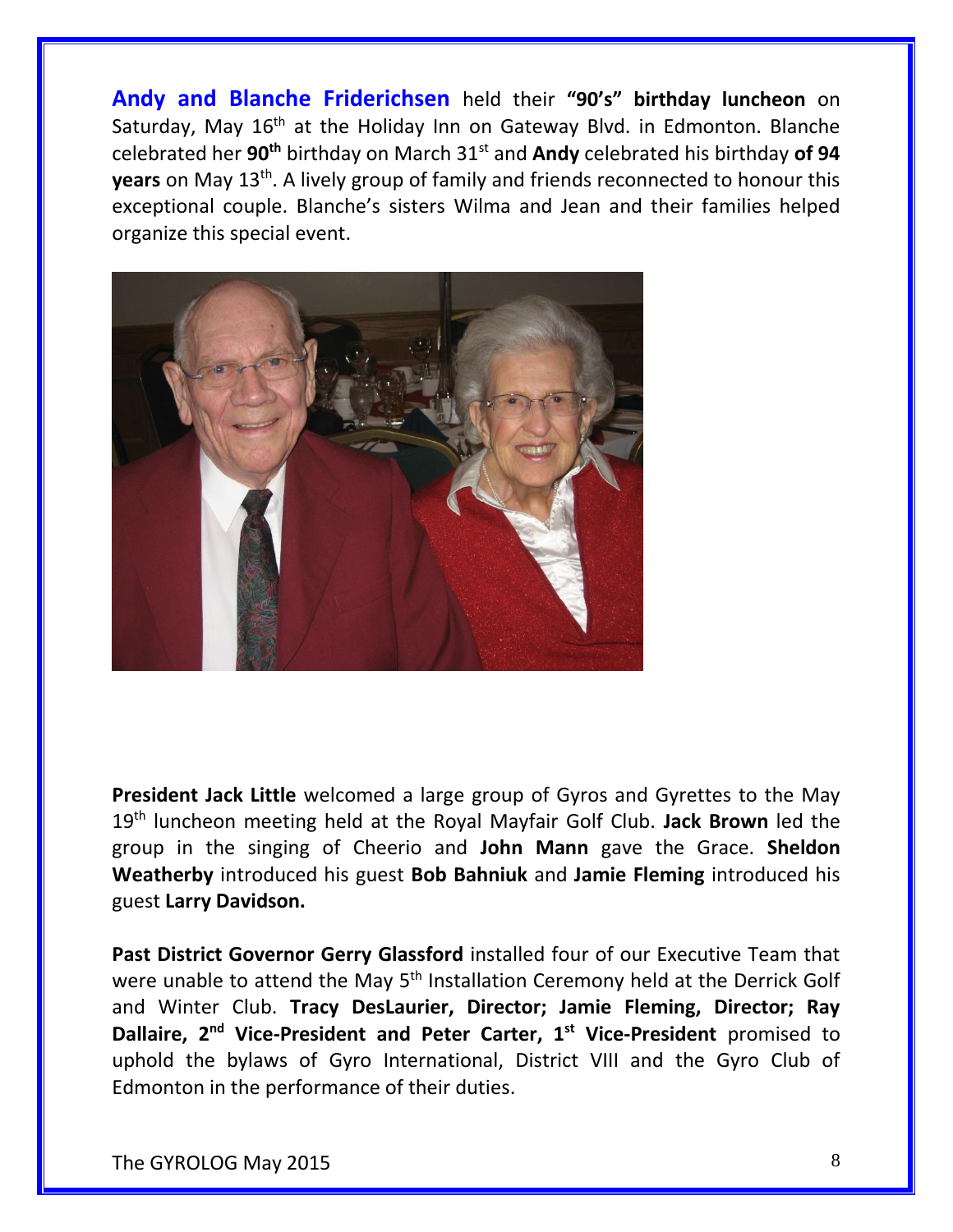

 **Jack Little Ray Dallaire Tracy DesLaurier Jamie Fleming Peter Carter**

**Walter Yakimets** introduced our guest speaker **Dr. Steven Meyer** a Cardiac Surgeon at the Mazankowski Alberta Heart institute and an Assistant Professor at the University of Alberta. He completed his formal residency training in cardiac surgery at the University of Alberta in 2006. During this training he also received a PhD in 2005 investigating the immunology of allograft tissue used in congenital cardiac surgery. Steven recently returned to Edmonton after two years of fellowship training in the United States. This included one year of adult cardiac surgery at the Mayo Clinic in Rochester, Minnesota and one year at the University of Pennsylvania in Philadelphia. His clinical interests are the surgical management of heart failure including heart transplant, lung transplant, and mechanical circulatory support. His research interests include tissue engineering and transplant immunology.

Dr. Meyer's presentation was "**What's New and Novel in Cardiac Surgery at the Mazankowski Alberta Heart Institute".**

Dr. Meyer advised that conventional heart surgery involves the division of the sternum which results in significant pain in the recovery stage. Frail patients are not ideal patients for this type of surgery because of the trauma and the length of the operation. New technology and operating techniques include partial sternum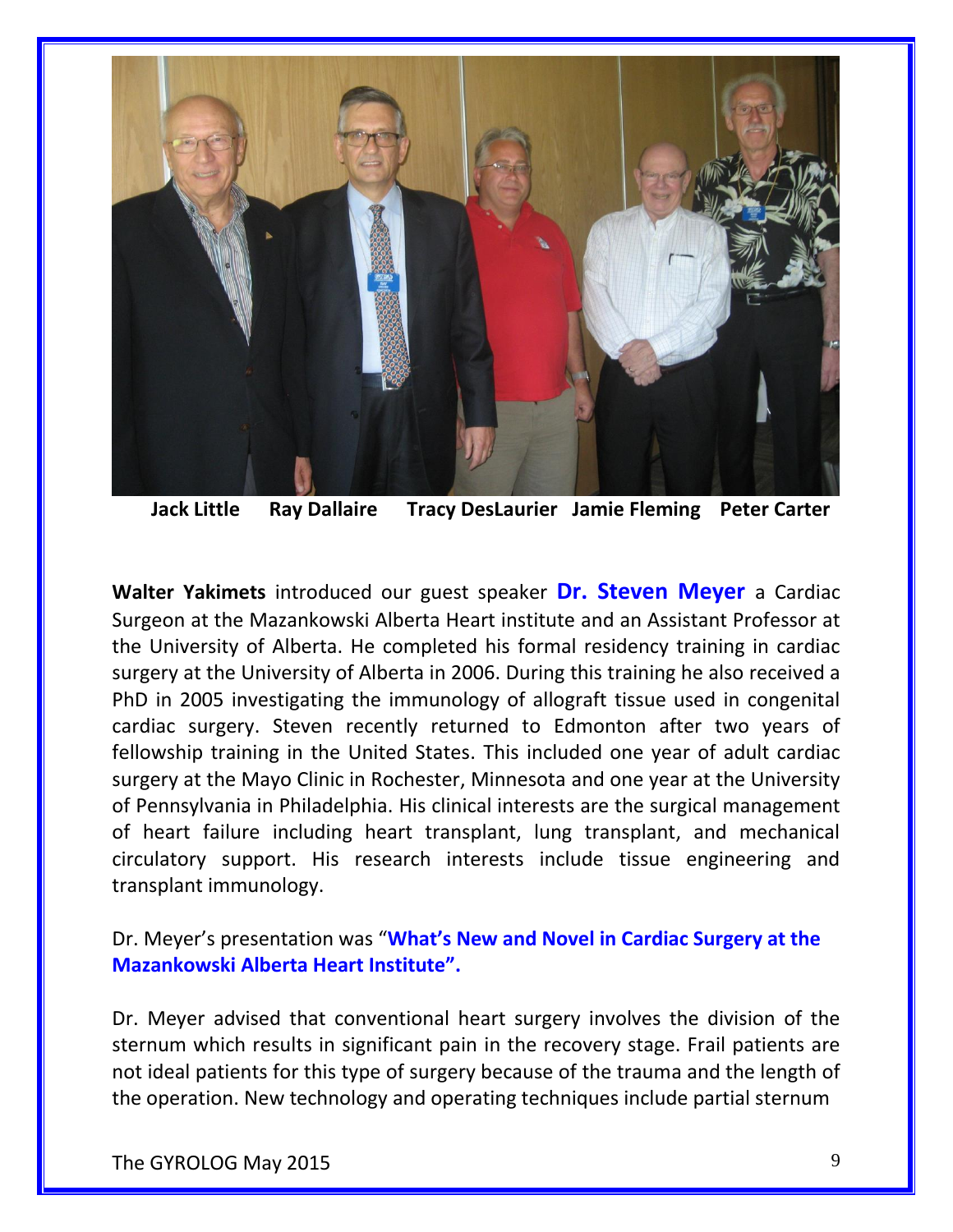separation and minimally invasive procedures that reduce blood loss and the risk of infection as well as a shorter ICU stay.

A minimally invasive surgical procedure that repairs the valve without removing the old damaged valve by wedging a replacement valve into the aortic valve's place is now being used at the Mazankowski Alberta Heart Institute. The surgery may be called a transcatheter aortic valve replacement **(TAVR)** or transcatheter aortic valve implantation **(TAVI).** Somewhat similar to a stent placed in an artery, the TAVI approach delivers a fully collapsible replacement valve to the valve site through a catheter. Once the valve is expanded, it pushes the old valve leaflets out of the way and the tissue in the replacement takes over the job of regulating blood flow.



Edwards SAPIEN XT Transcatheter Heart Valve

The TAVI/TAVR procedure is performed using one of two very different approaches, allowing the cardiologist or surgeon to choose which one provides the best and safest way to access the valve.

- Entering through the femoral artery in the groin which does not require a surgical incision in the chest or
- Using a minimally invasive surgical approach with a small incision in the chest and entering through a large artery in the chest or through the tip of the left ventricle, which is known as the transapical approach.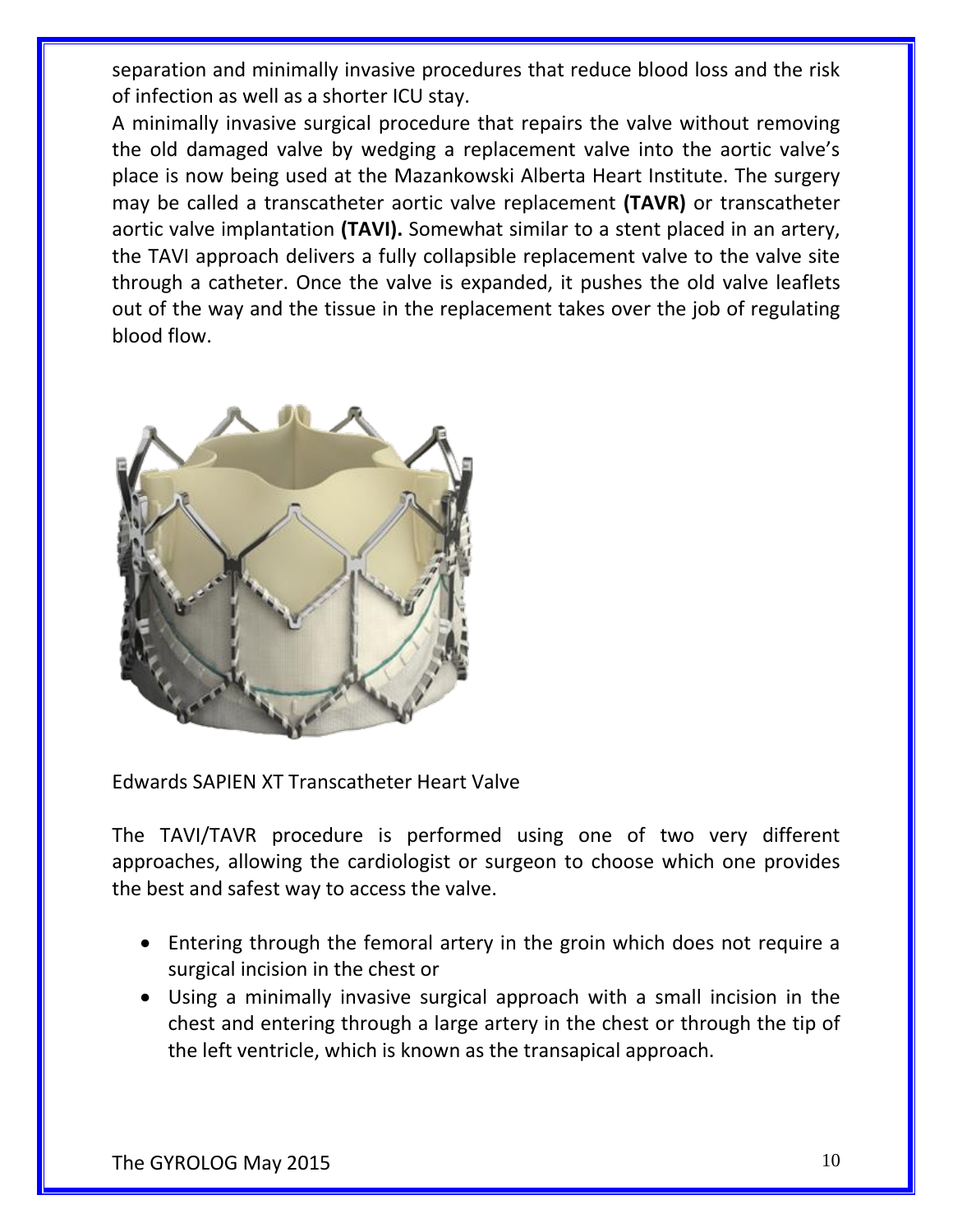The "Team Approach" is used at the Mazankowski and there has been a 98.8% success rate with the 200 new non-invasive implant procedures completed to date. These new valves don't require sutures which saves 20 minutes in operating time.

On January 16, 2015 surgeons at the Peter Munk Cardiac Centre in Ontario performed the first TAVI AWAKE procedure on an 87 year old male using no anaesthesia. This first procedure took about 25-30 minutes and the new valve was moved through a catheter without having to surgically open the artery. The use of newer sedating drugs eliminated the need for a full general anaesthetic.

Dr. Meyer also spoke of other ground-breaking procedures that are now being undertaken on a limited basis. Robotically assisted mitral valve surgery provides the surgeon with an undistorted, three dimensional view of the mitral valve, leaflets and subvalvular structures with use of a special camera. The approach enables surgeons to perform complex repairs without the need for division of the breast bone (sternum) or spreading of the ribs in most cases.

**Jack Brown** thanked Dr. Meyer for an awe-inspiring presentation.

The Free Lunch draw was won by **Jamie Fleming.**

Eighty-one Gyros and Gyrettes attended the **District VIII Convention** held at the Fairmont Hot Springs Resort in British Columbia May 21-24. Members of the Wallace, Nelson, Castlegar, Lethbridge, Calgary, Stampede City, Sherwood Park and Edmonton clubs were in attendance.

**Alan Pentney** of the Stampede City Club was installed as District Governor, **John Hodgson** of Calgary was installed as Lt. Governor using skype technology and **Dave Deroos** from Wallace became Past President. **Ken Baker** agreed to continue his role as Secretary-Treasurer.

The **Best Bulletin Award** went to Fred Schulte of the Edmonton Club, **Lethbridge** won the **Man-Mile Award** and the **Membership Award** went to the **Wallace** Club. Wallace currently has 50 members which is the limit allowed by their bylaws. They are a young club with many 30 and 40 year olds in a town with a population of only 800.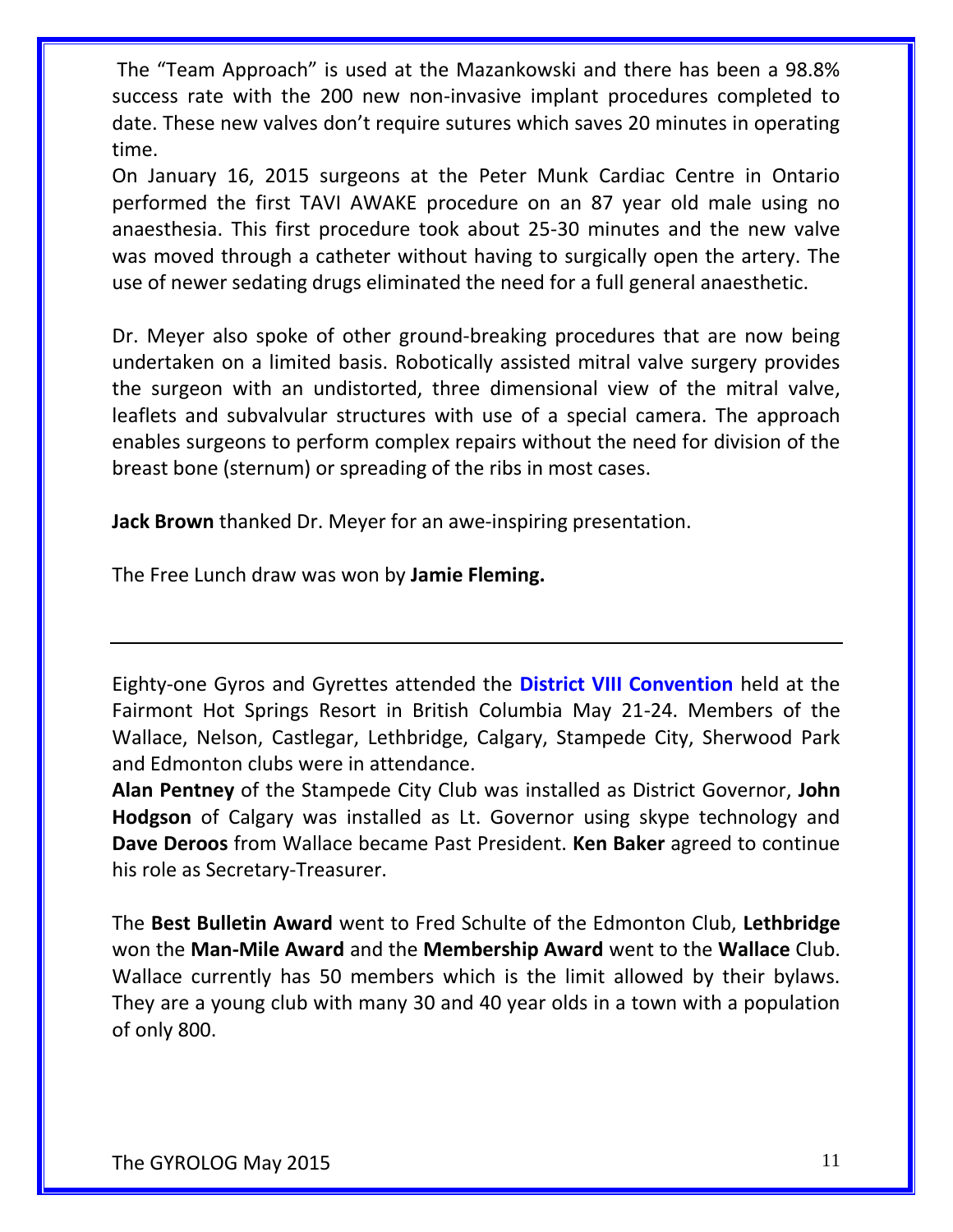#### **FIRST POSTING**

**Bohdan (Bob) Bahniuk** has applied for membership in our club. **Bob** and his wife **Hanya** reside at **13211- 26 Street NW, T5A 4H1.** Their telephone number is **780- 473-0846** and their email address is **<BohdanBahniuk@yahoo.ca>Bob** is semiretired, does business development for Bob Cat Measurement and is proposed by **Sheldon Weatherby** and **John Ross.**

'**Fast Fred'**

#### **UPCOMING EVENTS**

**Regular Tuesday Luncheon Meeting, Royal Mayfair Golf Club, June 2**

**Speakers: Sergio Teixeira and Michael O'Mara, Shaw Conference Centre Topic: Edmonton's Convention Developments Contacts: Jack Brown and John Mann**

**Gyrette Meeting, Royal Mayfair Golf Club, Tuesday June 9th**

**Time: Gather at 11:30 am, lunch at 12 Noon Annual General Meeting**

### **Regular Tuesday Luncheon Meeting, Royal Mayfair Golf Club, June TBA**

**Speaker: Barry Walker Contacts: Bob Kerrison and Ray Dallaire**

### **GYRO International and District III Convention, Buffalo, New York, Adam's Mark Hotel and Convention Center, June 22nd-28th, 2015 EVENTS:**

**June 22 Executive Committee Meeting, Past Governor's Meeting June 23 Board of Governors Meeting June 24 Ladies Lunch and Guided Tours June 25 District III Business Meeting, Miss Buffalo Lake Erie Dinner Cruise June 26 District III Installation Dinner, Live Entertainment with Roaring 20's Theme and Special Celebrity Guest Speaker**